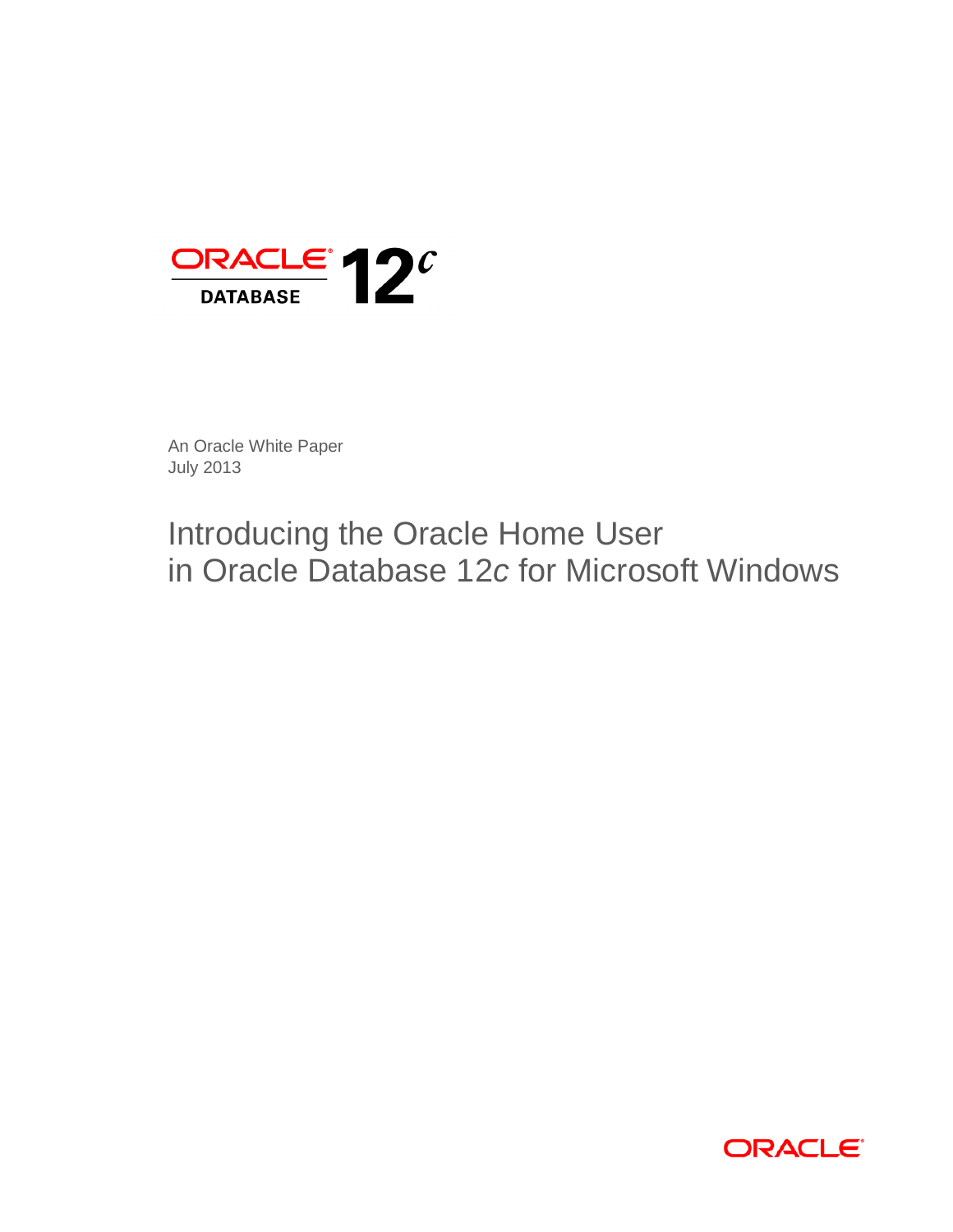### **Introduction**

Starting with Oracle Database 12*c* Release 1 (12.1), Oracle Database on Microsoft Windows supports the use of an *Oracle Home User*, specified at the time of installation. This Oracle Home User is used to run the Windows services for a Oracle home, and is similar to the *oracle* user on Oracle Database on Linux. This user is associated with an Oracle home and cannot be changed to a different user post installation. Different Oracle homes on a system can share the same Oracle Home User or use different Oracle Home Users.

The Oracle Home User is different from an Oracle Installation User. The Oracle Installation User is the user who requires administrative privileges to install Oracle products. The Oracle Home User is used to run the Windows services for the Oracle Home.

The Oracle Home User can be the Windows built-in account or a Windows User Account. For enhanced security, Oracle recommends that a standard Windows User Account be chosen as the Oracle Home User for a database server installation. If a Windows user account is used, it must be a standard Windows user account (not an administrator) and for single instance database installations can be a local user, a domain user, or a managed services account. For Oracle Database RAC installations, the Windows user account must be a domain user. Please refer to the Microsoft Windows documentation for more information on the different types of Windows user accounts.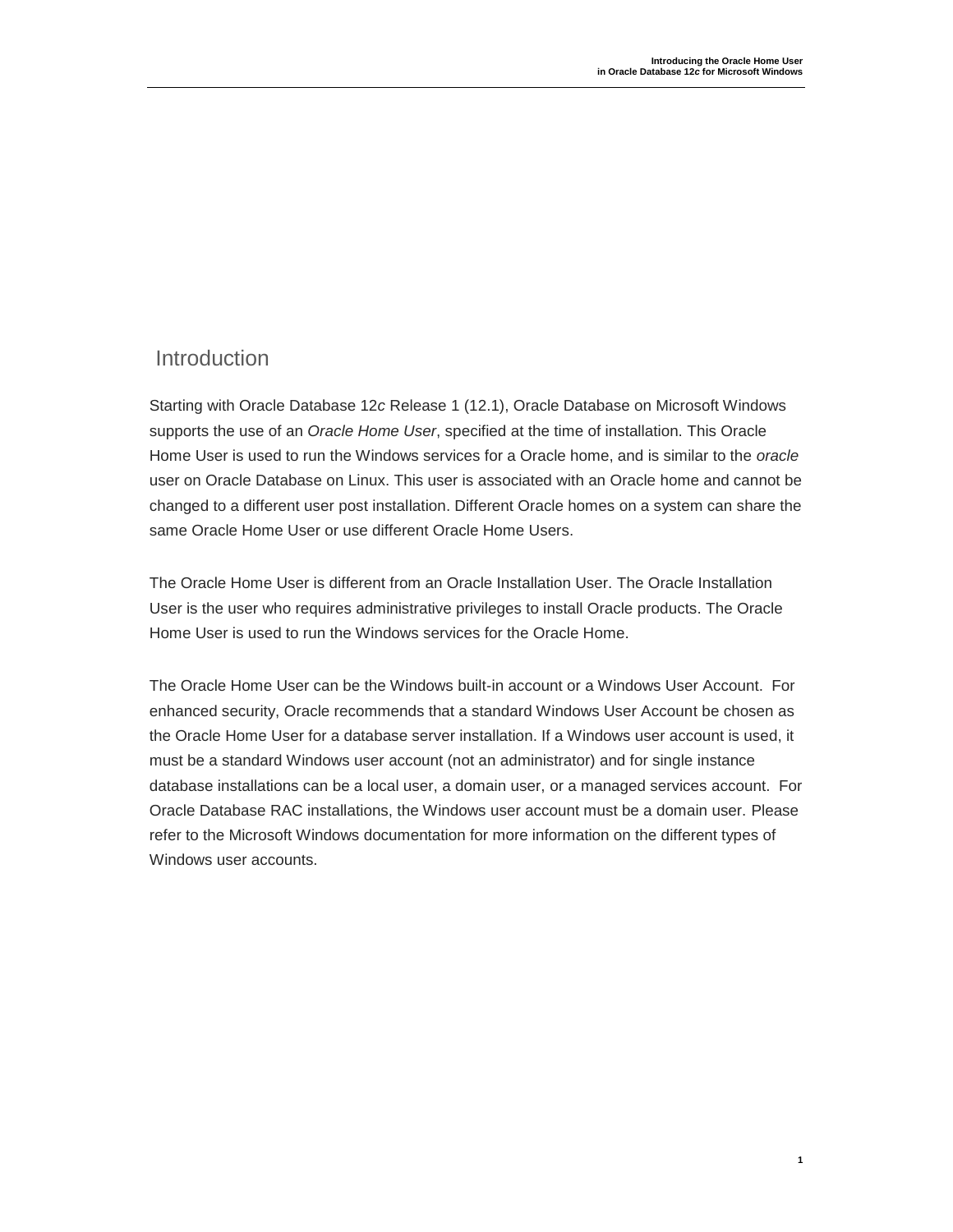## Installation

|                                                                                                                                                                                                                                                       | Oracle Database 12c Release 1 Installer - Installing database - Step 5 of 10<br>$\mathbf{x}$<br>同                                                                                                                                                                                                                                                                                                                                                                                                                                                                |
|-------------------------------------------------------------------------------------------------------------------------------------------------------------------------------------------------------------------------------------------------------|------------------------------------------------------------------------------------------------------------------------------------------------------------------------------------------------------------------------------------------------------------------------------------------------------------------------------------------------------------------------------------------------------------------------------------------------------------------------------------------------------------------------------------------------------------------|
| <b>Specify Oracle Home User</b>                                                                                                                                                                                                                       | ORACLE <sup>'</sup><br><b>DATABASE</b>                                                                                                                                                                                                                                                                                                                                                                                                                                                                                                                           |
| <b>Configure Security Updates</b><br>Software Updates<br><b>Installation Option</b><br><b>System Class</b><br><b>Oracle Home User Selection</b><br><b>Installation Location</b><br>Prerequisite Checks<br>Summary<br><b>Install Product</b><br>Finish | Oracle recommends that you specify a standard Windows User Account (not an Administrator account) to install<br>and configure the Oracle Home for enhanced security. This account is used for running the Windows Services<br>for the Oracle Home. Do not log in using this account to perform administrative tasks.<br>Use Existing Windows User<br><b>User Name:</b><br>Password:<br>V ⊙ Create New Windows User<br>User Name:<br>Password:<br>Confirm Password:<br>The newly created user is denied Windows logon privileges.<br>Use Windows Built-in Account |
| Help                                                                                                                                                                                                                                                  | Next<br>$<$ Back<br>Cancel<br>Install                                                                                                                                                                                                                                                                                                                                                                                                                                                                                                                            |

During installation of the Oracle Database 12*c* on Windows, the installer will display the screen shown above with three choices. These choices are described below.

#### Use Existing Windows User

If the *Use Existing Windows User* option is chosen, the user provided must be a standard Windows user account (not an administrator) and if this is a single instance database installation the user can be a local user, a domain user, or a managed services account. If this is an Oracle RAC database installation, the existing user must be a Windows domain user. The Oracle installer will display an error if this user has administrator privileges.

#### Create New Windows User

If the *Create New Windows User* option is chosen, the Oracle installer will create a new standard Windows user account for use as the Oracle Home User. Please note that this user will not have login privileges. This option is not available for an Oracle RAC Database installation.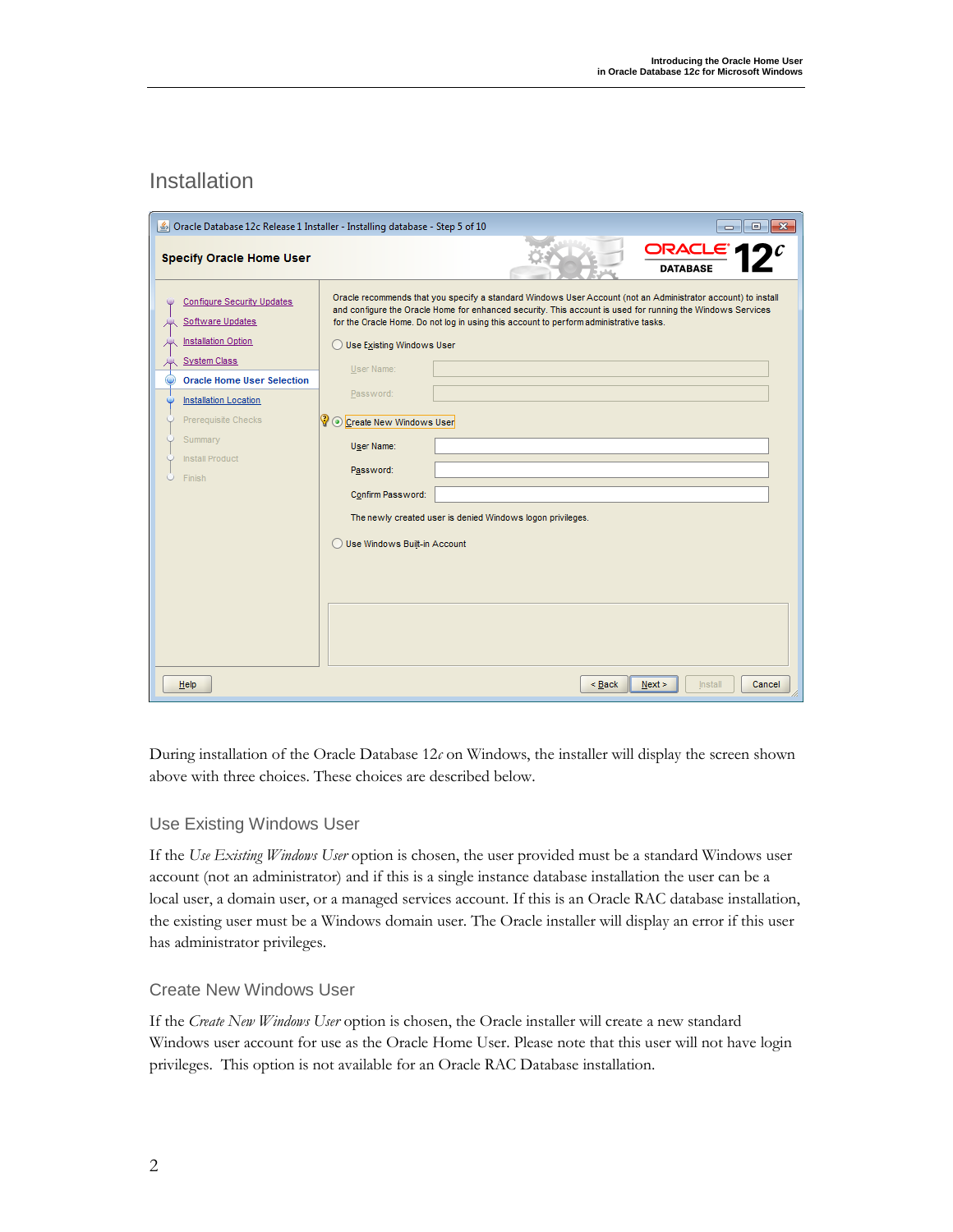#### Use Windows Built-in Account

The *Use Windows Built-in Account* option uses the Windows Built-in account as the Oracle Home User.

# Oracle Home User Utility and Changes to Existing Database Tools

As the Oracle Home User may be a standard Windows user account, Windows tools can be used to manage this Windows account, for example to change its password. However, after the Windows password is changed, the password for all Oracle Services running under the Windows user account must be updated. To facilitate this, this release introduces a new utility called the Oracle Home User Control (available as a shortcut in the Windows Programs menu). This is a command-line tool that displays Oracle Home User name associated with the current Oracle home and updates the password for all Oracle Services running under the Windows user account.

Some Oracle services on Windows also have new tools to assist in creating and modifying the services using the Oracle Home User credentials, for example, *oramtsctl.exe* for Oracle Services for MTS and *OraClrCtl.exe* for Oracle Database Extensions for .NET.

Many of the standard tools that are provided with the database (for example *oradim.exe*) have been updated in this release to accept an Oracle Home User password. These tools have also been modified to accept the password information via standard input (stdin), to make scripting of database tasks easier and more secure.

# More Information

For more information on the Oracle Home User and related changes to the Oracle Universal Installer and Oracle Database utilities, please see the *Oracle Database Platform Guide for Microsoft Windows* and the *Oracle Database Installation Guide for Windows,* both of which are part of the Oracle Database Documentation Library.